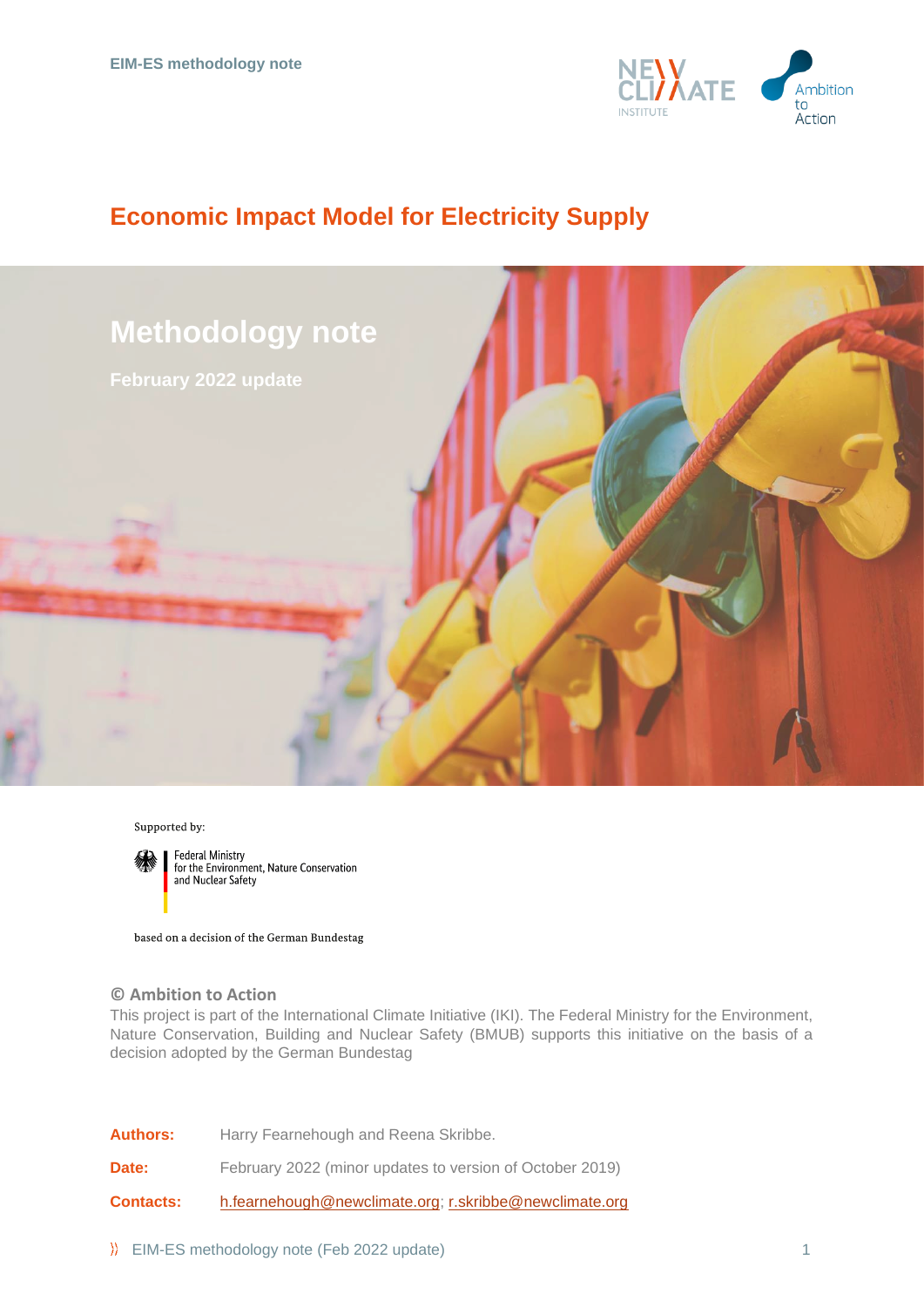

# **1 Introduction**

### **A tool to analyse employment in the electricity supply sector and wider economic impacts**

NewClimate Institute has developed a spreadsheet-based open source model to estimate the domestic employment and wider economic impacts of investments in new electricity generation capacity within a country. Users can set up the Economic Impact Model for Electricity Supply (EIM-ES) to cover all relevant electricity generation technologies - both low carbon and fossil fuel based – to provide a comparative assessment of impacts under different future pathways for the development of the electricity sector.

### **Why analyse the sustainable development impacts of climate policy?**

The Paris Agreement sets out a framework to address the global problem of climate change and limit temperature rise to well below 2 degrees Celcius above industrial levels. Achieving this goal requires rapid structural change across all economic sectors – notably the transition to low carbon energy systems is a fundamental component of efforts to mitigate climate change.

Growth in energy demand and the transition to low carbon technologies require large investments in capital, land and labour. The scale of the investment and the beneficiaries of these financial flows depend on a wide range of factors such as the choice of technology, location, rate of deployment, and capacity of local supply chains, among many others.

It is important that policy makers carefully consider the wider socio-economic and environmental impacts of their approach to tackling climate change, which can lead to a wide range of so-called "co-benefits" through improved air and water quality; more secure, accessible and sustainable energy supplies; and opportunities for economic growth and job creation in new sectors.

Investments present an opportunity for economic growth and typically have a direct impact on employment levels. However, where these investments are made and the structure and capacity of the economy into which they are channelled can have important implications for the extent to which the investments support economic activity and employment within a given country.

As with any transition there will likely be those that stand to gain more, and those that are potentially disadvantaged. An analysis of the likely magnitude and distribution of future impacts can help policy makers to prepare the skills and capacities required to support the transition, to ensure that those losing out as a result of the change are appropriately compensated and to best facilitate a just transition that works for all.

## **Approaches to assessing economic and employment impacts**

Existing methods to evaluate the socioeconomic impacts - such as employment - of different investments in the electricity supply sector vary widely in their complexity, from the use of "jobs factors", typically expressed as jobs per MW capacity installed for a given technology, to running sophisticated macroeconomic forecasting models. Three main approaches are typically used to estimate job impacts from a given project, policy or scenario:

- Job factors based on surveys (typically country/region and technology specific), e.g. [Rutovitz et](https://opus.lib.uts.edu.au/bitstream/10453/43718/1/Rutovitzetal2015Calculatingglobalenergysectorjobsmethodology.pdf) al (2015)
- Input Output models, e.g. [NREL's JEDI model](https://www.nrel.gov/analysis/jedi/)
- Macroeconomic models, e.g. [Cambridge Econometric's E3ME](https://www.camecon.com/how/e3me-model/)

Selecting an appropriate method depends on the availability of data, capacity and skills available to undertake the analysis, the level of transparency desired and the type of questions the analysis is intended to inform.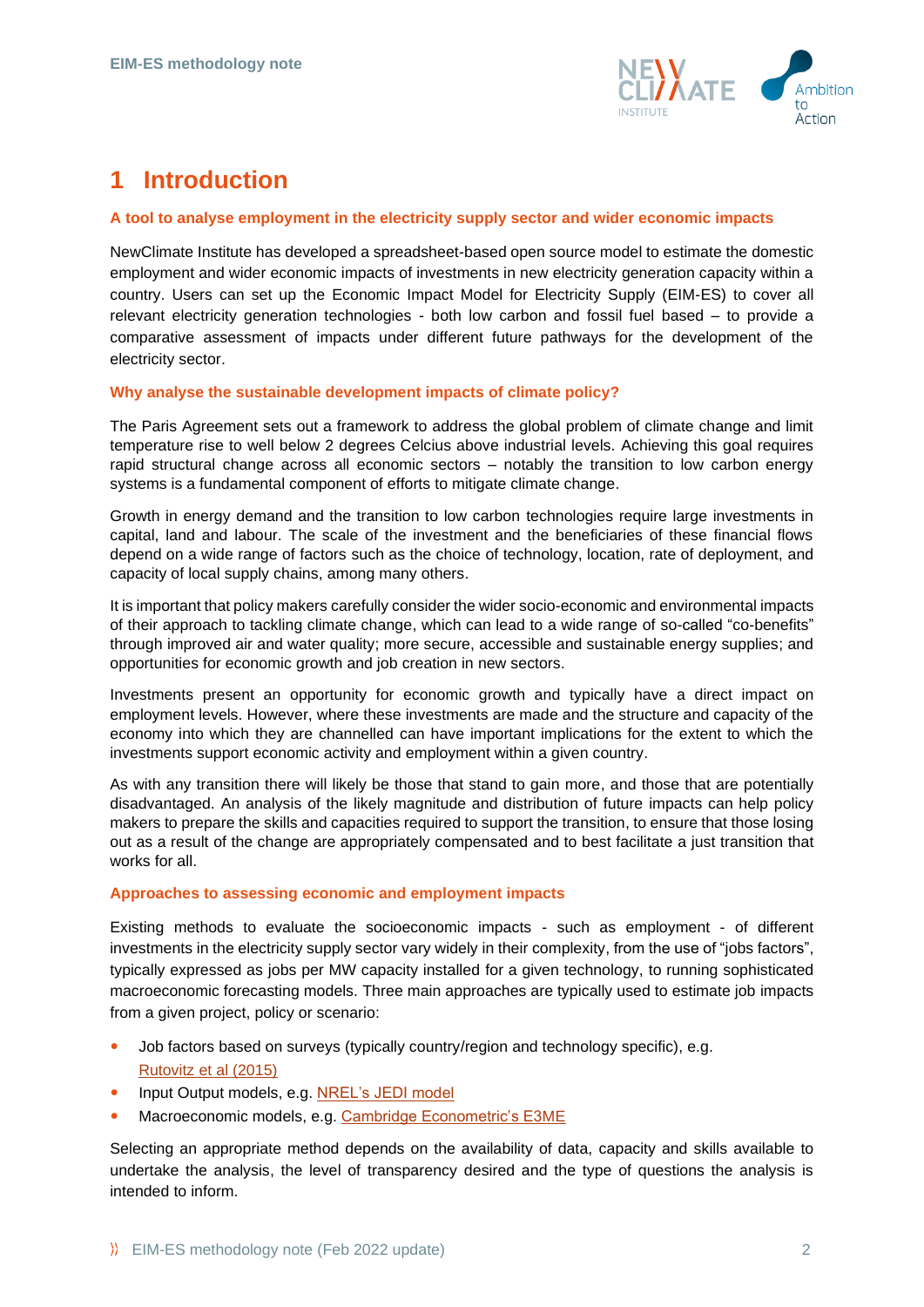

In addition to estimating the scale of employment, measured in terms of the number of jobs, some studies aim to assess more detailed elements such as the quality of jobs and the extent to which the opportunities are likely to be distributed across genders, different demographic groups, or regions.

### **The EIM-ES**

NewClimate Institute has developed a transparent tool which can be tailored to specific scenarios, country features and the level of data available, based on an analysis of investments across different electricity supply technologies over time. The model draws on Input Output tables which provide important context on the economic structure and sector inter-relationships of a country and allows an estimation of indirect and induced impacts which extend beyond the final products and services used to generate electricity. Users are provided with a wide range of economic and employment indicators which can be selected according to the context and need – including both gross and net effects, impacts over time, across sectors and technologies, and comparisons across technologies denominated in different units – all of which can provide critical insight to inform an assessment of different future pathways for the electricity sector.

In the following sections we provide an overview of the methodology for the EIM-ES [\(2\)](#page-2-0); a description of the coverage and scope of the model [\(3\)](#page-4-0); information on data inputs [\(4\)](#page-6-0); the indicators estimated by the model [\(5\)](#page-8-0); and a discussion of some of the key limitations of the approach [\(6\)](#page-9-0). The tool was developed under the Ambition to Action project, funded by the International Climate Intitiative (IKI). Further information on the model, including an overview and userguide, as well as the model itself, is available at [https://ambitiontoaction.net/methodologies-and-tools-eim/.](https://ambitiontoaction.net/methodologies-and-tools-eim/)

## <span id="page-2-0"></span>**2 Overview of methodology**

### **Investment based analysis**

The analysis undertaken in the EIM-ES is based on investment cost data that is disaggregated, where possible, into its component parts (see [Table 1](#page-7-0) for an example of component parts for onshore wind) for new and existing electricity generation capacity. The model calculates the share of each investment that is spent domestically and the share of that domestic investment that is directed to the labour market based on input data and underlying assumptions. [Figure 1](#page-3-0) shows an illustrative example of a \$100 investment in a component part, such as the tower for a wind turbine. In this case \$60 of the total is spent in the country and the remaining \$40 is spent on imports. One third of the domestic investment (\$20) is spent on the labour market, with the remaining amount spent on inputs such as land (where the wind turbine is sited) and materials, such as cement or steel and machinery used in the construction of the tower.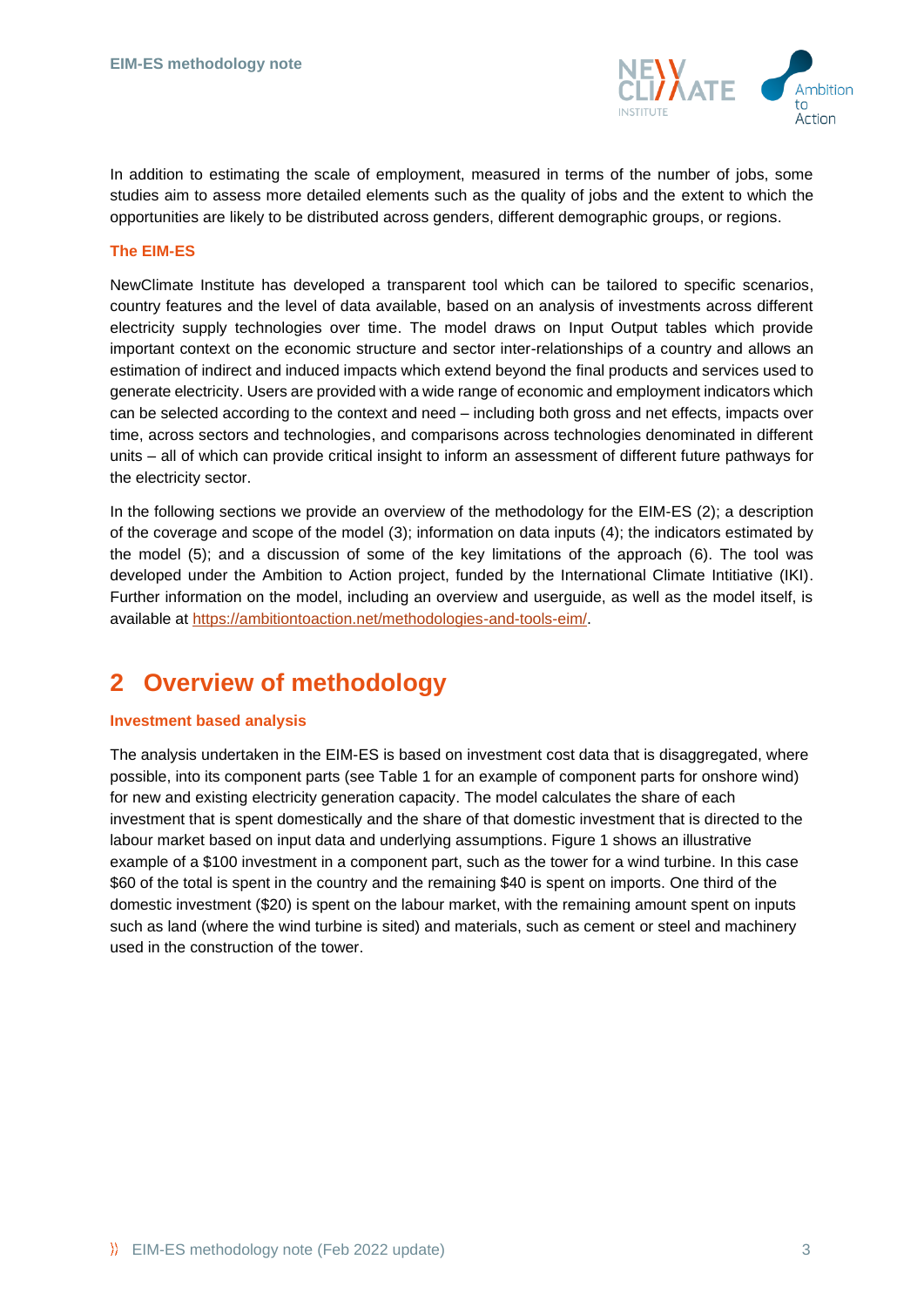

### <span id="page-3-0"></span>Figure 1: Overview of approach to estimating direct employment impacts



### **Direct jobs**

The model calculates the direct employment impact of the investment in the labour market by dividing domestic investment in each year by an estimate of the annual average wage paid to workers employed in that sector, including taxes and any other costs faced by employers, such as social security payments. In this illustrative example the annual wage is \$2. The \$20 investment in the labour market therefore directly stimulates 10 jobs for 1 year; or alternatively 5 jobs for a period of 2 years.

The model apportions the direct jobs created over time based on assumptions related to the duration of the various tasks and services. For example, construction jobs typically may last for 2 to 5 years preceding the start of operations of new capacity, depending on the technology. Jobs created to provide operational and maintenance services typically cover a much longer period of time, linked to the expected lifetime of the asset.

### **Indirect and induced jobs**

In addition to estimating annual direct jobs, the model calculates indirect and induced employment impacts by drawing on economic multipliers derived from Input Output tables for the economy. Input Output tables reflect the interdependencies of sectors across the economy, based on national statistics. Economic multipliers are calculated from the data in the Input Output tables to reflect the wider ripple effect of investments extending into the supply chains of the final goods and services and, in turn, the whole economy. Their use provides an approximation of the wider employment impacts of investment in electricity generation.

### **Economic impacts**

The main focus and application of the model is in estimating employment impacts. To help inform the assessment of different scenarios the model also reports additional economic indicators beyond jobs, such as the total investment in the country over time, split by economic sector; the overall scenario cost, including spending on imports; and the added value to the domestic economy from the investments.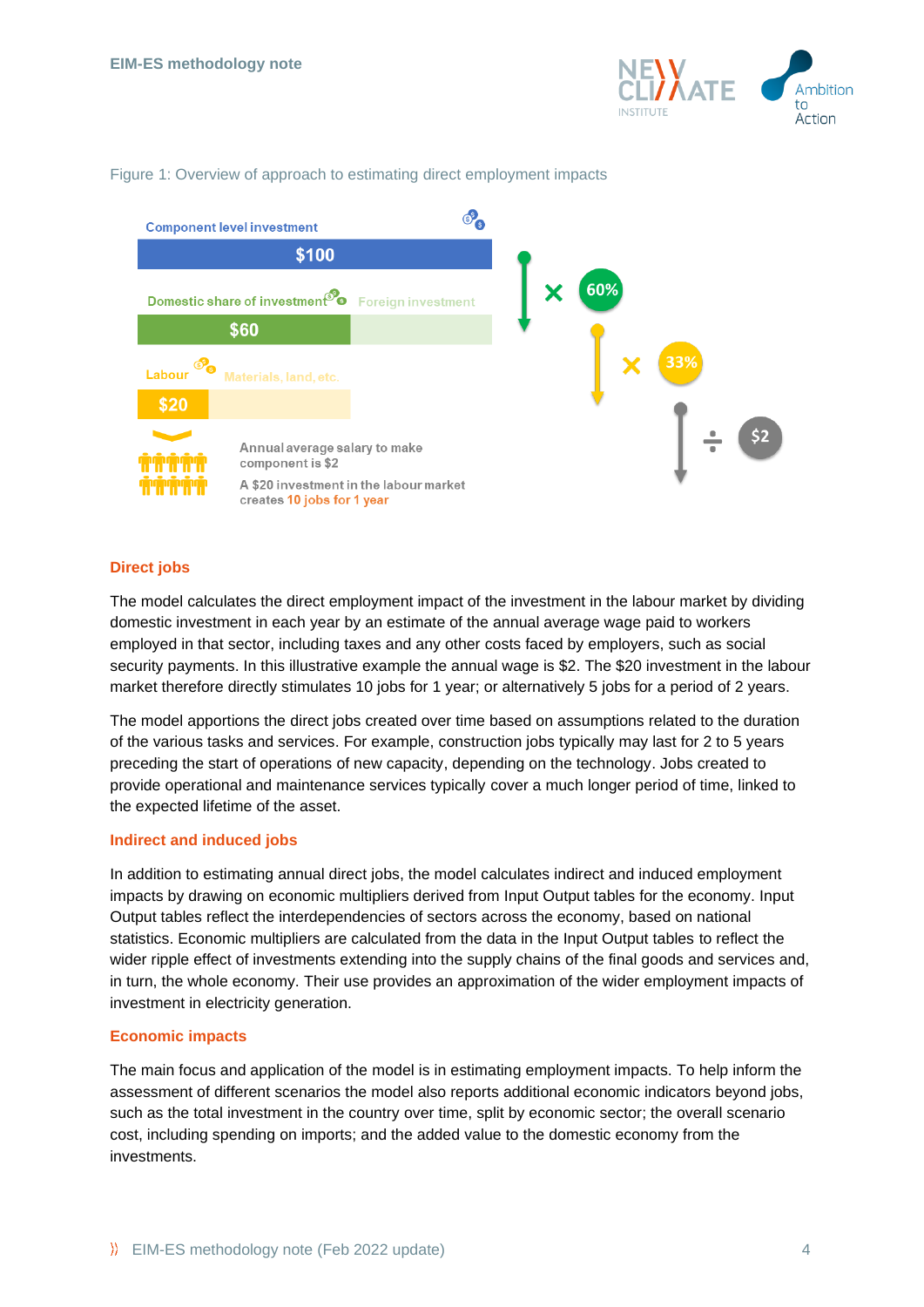

# <span id="page-4-0"></span>**3 Coverage of analysis**

## **Technologies**

The EIM-ES can be set up to include up to 35 different electricity generation technologies. The technology coverage is defined by the user to best reflect the range of different technologies that are currently operating in the country and which are envisaged in long-term projections of new capacity. This allows an analysis of the full electricity supply system, aggregated according to the needs of the user and availability of data.

Required data inputs for each technology set up in the model include annual capacity and electricity generation projections as well as estimates of investment costs, split into capital expenditure as well as fixed and variable operational expenditure. These high-level cost estimates should then be broken down into their component parts (for example see [Table 1](#page-7-0) below). The model includes a set of default cost component breakdowns for a selection of common electricity generation technologies based on an analysis of publicly available sources. These default cost component breakdowns can be used where detailed country-specific data are unavailable.

Learning curves can be included, where available, for each technology in the form of an index that captures projected annual change in costs at the level of capital expenditure and both operational and fixed operational expenditure.

### **Timeframe**

The analysis of direct employment and wider economic impacts is carried out for every year of the modelling horizon. The user can specify the start and end years for the analysis, with the standard model set up to extend to 2050, where required. This allows an assessment of the expected impacts over time, split by technology and economic sector, providing potentially critical information on the requirements for capacity in the labour market – e.g. in the construction sector. The temporal indications also show the rate at which employment needs may fall in some sectors – e.g. the extraction and processing of fossil fuels and the use of fossil-fuel based electricity generation technologies.

### **Scenarios**

Users can analyse up to ten different scenarios in the EIM-ES. Each scenario includes information on electricity generation and capacity, as well as investment cost estimates, all broken down by technology. Users can therefore set up the model to analyse the impacts of different future projections for the technology mix over time and to compare their results. For example, a business as usual scenario can be compared to a scenario reflecting an ambitious decarbonisation of the electricity sector in line with the Paris Agreement goals. Alternatively, users can set up the different scenarios to conduct sensitivity analysis, for example by maintaining the technology mix and varying input assumptions such as the cost level for given technologies, or the share of component parts that are produced in the country.

### **Direct, indirect and induced impacts**

The economic analysis in the EIM-ES considers different categories of employment and investment that extend beyond the electricity generation sector to all areas of the economy. The main focus of the analysis is on the direct impacts of the investments in the electricity generation sector, which are estimated over time. However, the model also derives economic multipliers from the country Input Output table and uses these to estimate indirect and induced impacts. Examples of direct, indirect and induced impacts are set out in [Figure 2.](#page-5-0)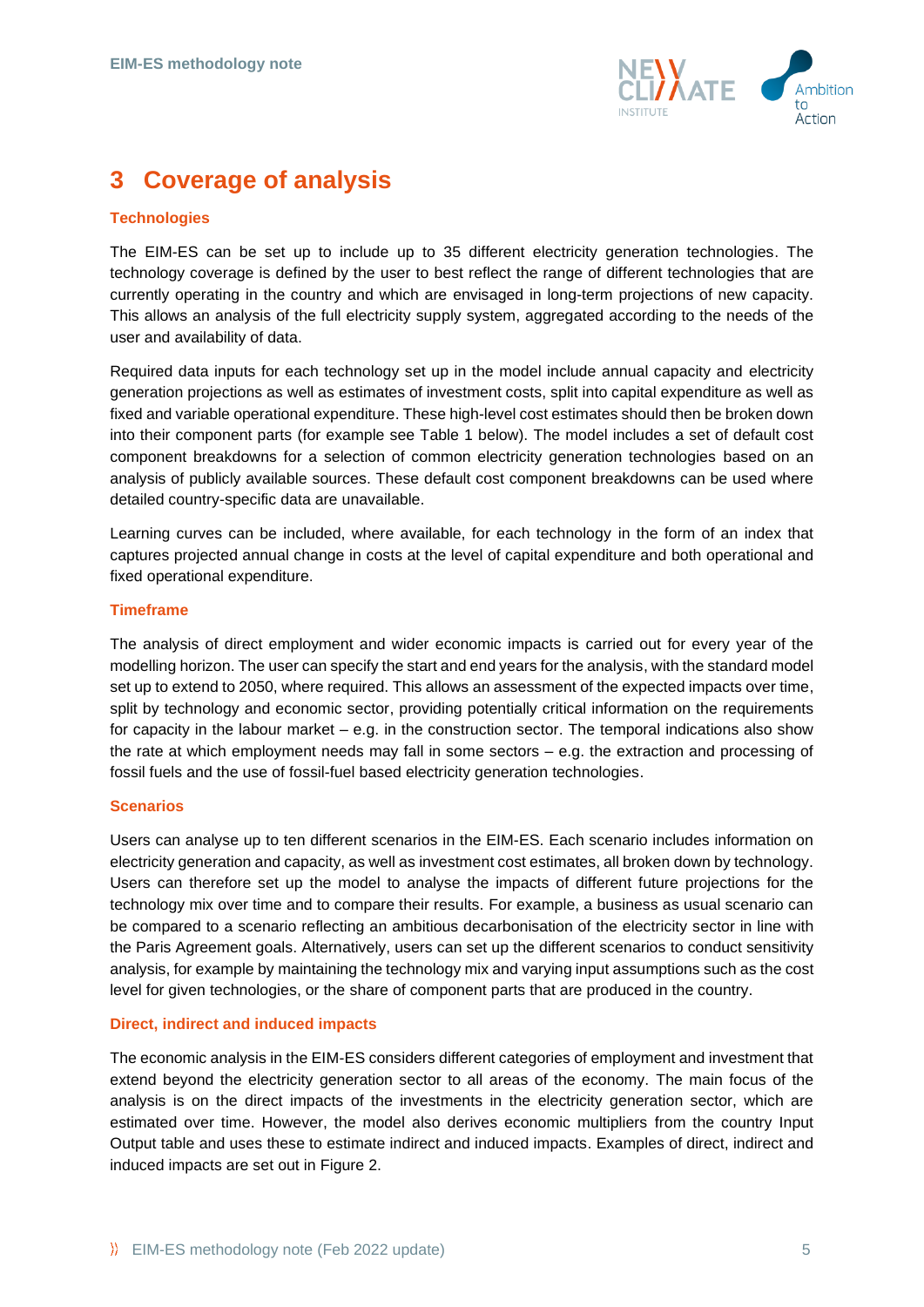

### <span id="page-5-0"></span>Figure 2: Direct, indirect and induced economic impacts



Indirect and induced economic impacts are estimated in aggregate over the time period set by the user, rather than on an annual basis. For example, if the modelling horizon is set to cover the period 2020 to 2040, the model calculates the aggregated investment by sector over this time horizon and estimates the indirect and induced impacts for the full period. As discussed below, there are a number of limitations regarding the accuracy of these estimates. Nonetheless, they provide an informative, albeit approximate, assessment of the impacts that extend beyond those deriving directly from the investments. An annual analysis of indirect and induced impacts is not included due to computational constraints of working with the model in Excel.

## **And what it does not cover…**

The EIM-ES is designed to provide an accessible tool to analyse employment and wider economic impacts in the electricity supply sector, balancing its level of sophistication against the objective to make the model relatively easy to use, to ensure transparency of the calculations and considering constraints in data availability in many countries. There are a number of limitations to the analysis – as discussed in section [6](#page-9-0) below – which are important to take into account when interpreting the results. In addition, it is important to note that the standard model does not cover the following areas:

- **Energy efficiency measures**: Scenarios with lower electricity demand (and corresponding supply) may include increased uptake of energy efficiency measures. These measures may stimulate jobs – for example workers employed in retrofitting household insulation – which are not considered within the EIM-ES. In comparing scenarios in the EIM-ES it is important to consider the overall electricity supply of the respective scenarios and analyse results expressed per unit of electricity generation or per unit of investment.
- **Grid infrastructure**: Electricity systems may require significant investment in either new electricity grids or upgrades to existing grids over time, particularly where transitioning from centralised systems, built around large fossil-fuel based power plants, to more decentralised systems. In the standard version of the EIM-ES the impact of required grid investments is not included even though these may have significant implications for the total investments required for a given scenario.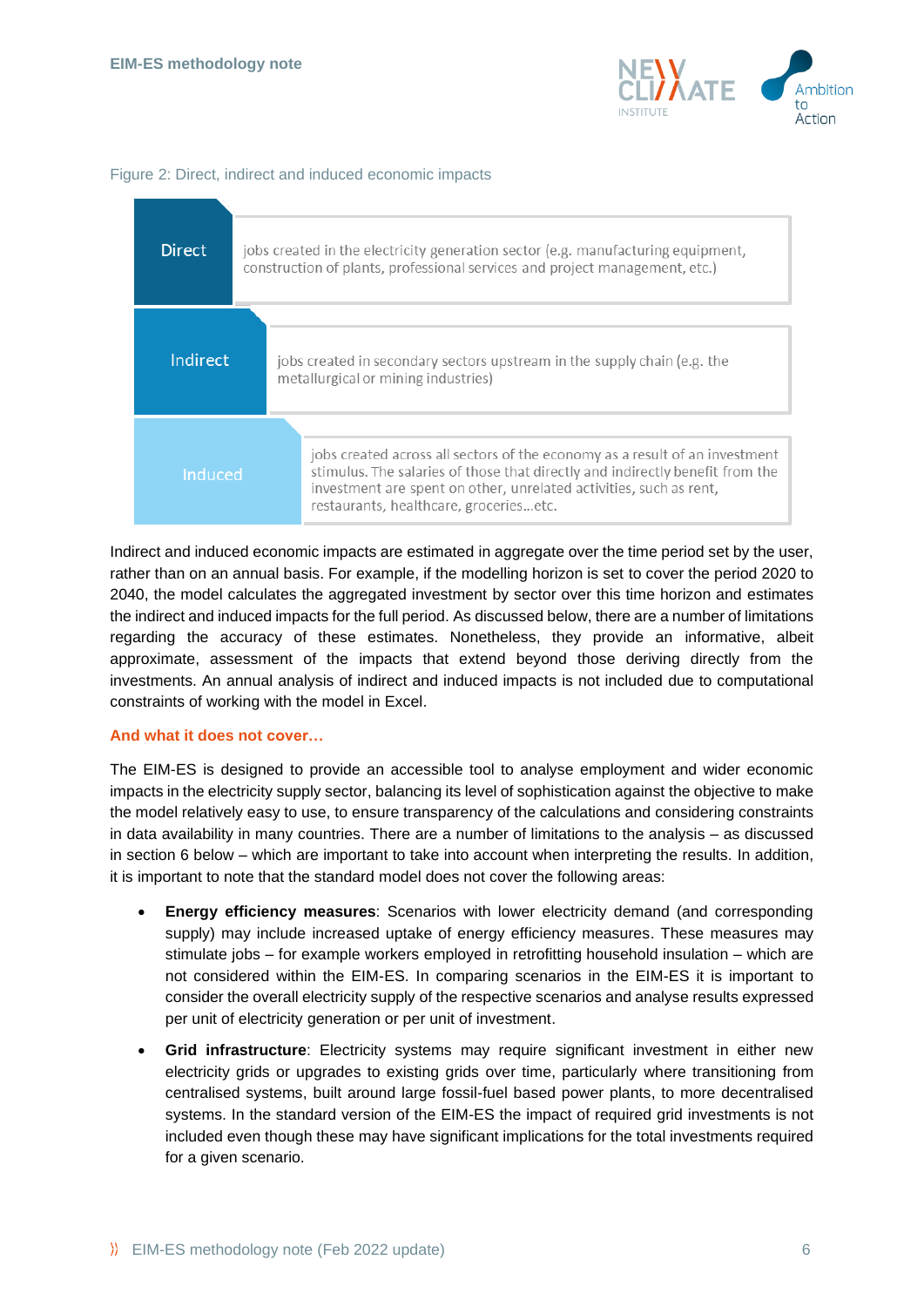

- **Sub-national or foreign impacts**: The EIM-ES is set up to calculate impacts at the national level, particularly given that Input Output tables are often not available at sub-national level. Any sub-national scenario analysis would have to incorporate assumptions about the local share of production within that particular region as well as the inter-relationship between economic sectors in the region. Additionally, it is important to note that the model is focused on assessing the impacts of investments within the country of interest. It does not consider the wider economic impacts accruing to other countries, for example, which export materials that are used in the electricity supply sector of the analysis country.
- **Quality of jobs**: The model estimates the number of full-time job years for a given scenario, broken down by technology and economic sector. It does not, however, provide any assessment of the potential quality of these jobs. Such an assessment could draw on the quantitative outputs of the model, complemented with further information on the potential quality of jobs according to economic sectors and the electricity generation technologies, where available.

Energy efficiency measures or grid infrastructure investments (amongst other measures) could be quantified using a model such as the SCREEN tool (Sustainable development and climate action green recovery screening tool), which uses the same core functionality as the EIM-ES, but facilitates analysis of a broader range of investments across different sectors. The tool and further guidance is available here: [https://newclimate.org/2021/08/25/screen-sustainable-development-and-climate](https://newclimate.org/2021/08/25/screen-sustainable-development-and-climate-action-green-recovery-screening-tool/)[action-green-recovery-screening-tool/.](https://newclimate.org/2021/08/25/screen-sustainable-development-and-climate-action-green-recovery-screening-tool/)

## <span id="page-6-0"></span>**4 Data inputs**

The level of accuracy of the analysis depends on the quality of data inputs and the extent to which they reflect the country context. Where country-specific data points are either missing or unreliable users may need to draw on regional and international information, adjusted as necessary to the target country. The model is set up to enable sensitivity analysis (via different scenarios) on key data inputs to offer information on the extent to which their level influences the final results[. Figure 3](#page-7-1) sets out the main inputs that are required for the model. The traffic light circles on the right-hand side provide an indication of which data inputs are typically the least resource intensive to collect (green) and those which are more challenging (red), based on experiences using the model to date. Users of the model can adjust input data according to their needs and knowledge.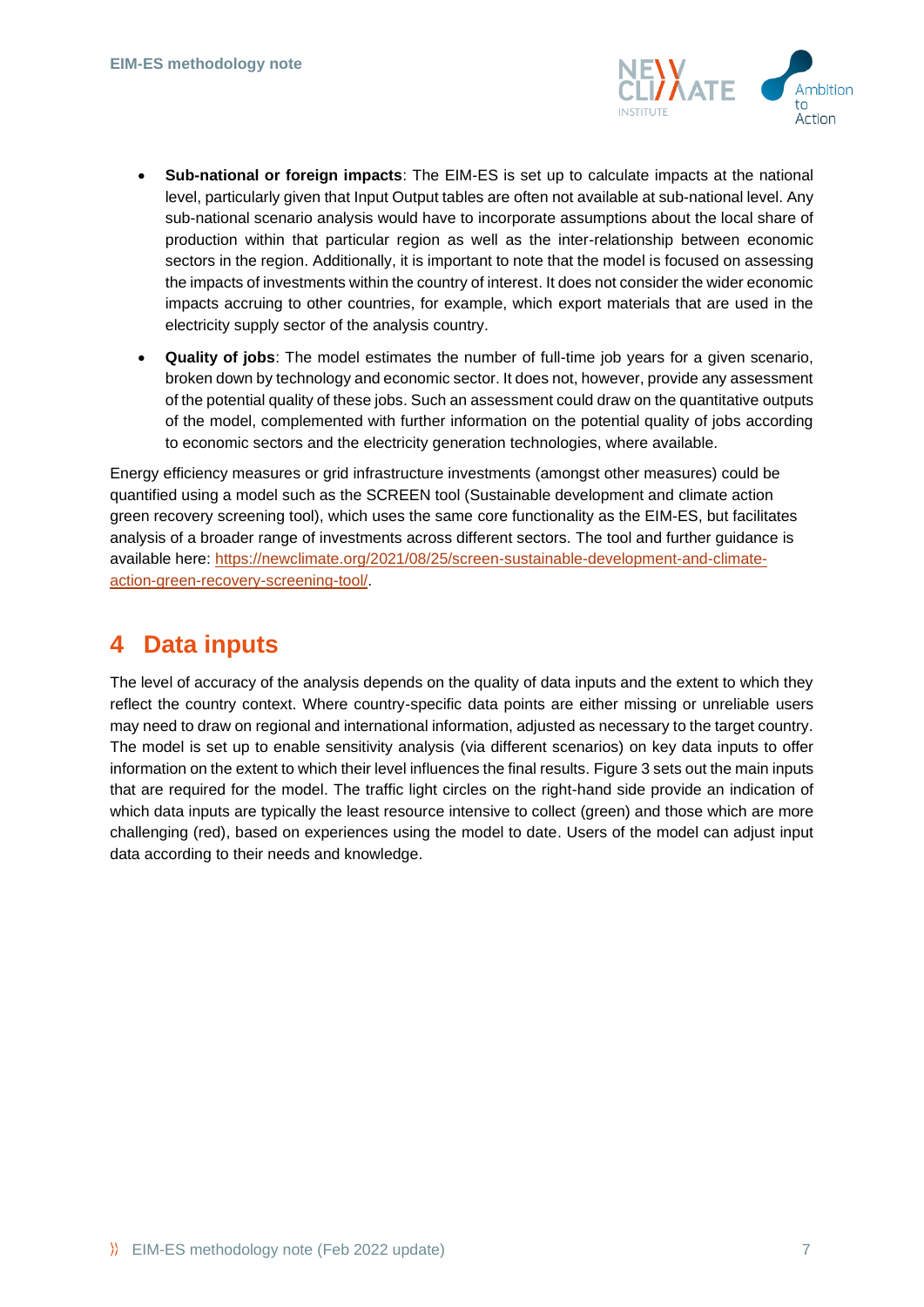

#### <span id="page-7-1"></span>Figure 3: Data inputs required to set up EIM-ES

| New capacity        | New capacity added to the system by technology and year; where only total capacity projections<br>are available then assumptions related to capacity retirements are required                       |  |
|---------------------|-----------------------------------------------------------------------------------------------------------------------------------------------------------------------------------------------------|--|
| Generation          | Electricity generation by technology and year; where output data is unavailable default load factor<br>assumptions can be used to derive estimates of output from the total capacity data           |  |
| Investment          | Investment costs by technology broken down into component parts; where detailed disaggregated<br>data is unavailable capex, fixed opex and variable opex can be allocated using default assumptions |  |
| Local share         | Estimate of the share of the total investment in a component part spent in the domestic<br>market                                                                                                   |  |
| Sector              | Sector of the economy corresponding to the component part activity based on sector<br>granularity of the Input Output table                                                                         |  |
| <b>Input Output</b> | Input Output tables that reflect the interrelations between economic sectors of the country and<br>include estimates of the share of investments in a sector directed to the labour market          |  |
| <b>Salaries</b>     | Average annual salaries, including employee and employer taxes (if available), by economic sector<br>as a proxy for the labour cost                                                                 |  |

[Table 1](#page-7-0) provides an indication of the default cost component breakdown included in the model for onshore wind. The user can adjust the types of cost component and their level of disaggregation depending on the extent and quality of the data available.

| <b>Onshore wind cost components (example)</b> | <b>Cost category</b>   |  |
|-----------------------------------------------|------------------------|--|
| Nacelle                                       | Capex (USD/MW)         |  |
| <b>Blades</b>                                 | Capex (USD/MW)         |  |
| <b>Tower</b>                                  | Capex (USD/MW)         |  |
| <b>Transport</b>                              | Capex (USD/MW)         |  |
| Electrical balance of plant                   | Capex (USD/MW)         |  |
| Installation                                  | Capex (USD/MW)         |  |
| Project planning and management               | Capex (USD/MW)         |  |
| Civil works                                   | Capex (USD/MW)         |  |
| Contingency and finance                       | Capex (USD/MW)         |  |
| Operation                                     | Fixed opex (USD/MW/yr) |  |
| Maintenance                                   | Fixed opex (USD/MW/yr) |  |
| Land lease costs                              | Fixed opex (USD/MW/yr) |  |

<span id="page-7-0"></span>Table 1: Example of cost component parts for onshore wind

For each cost component the user should include an estimate of the share of the investment that is made in the country. For example, if all wind turbine blades are imported, the local share of the investment in the cost component for blades will be zero (percent). Identifying accurate data to inform the estimates of the local share of investments is challenging and likely to be the most resource intensive part of preparing input data for the EIM-ES, particularly as the estimates depend to a large extent on the supply chains in the country. These data inputs should be informed by experts familiar with developing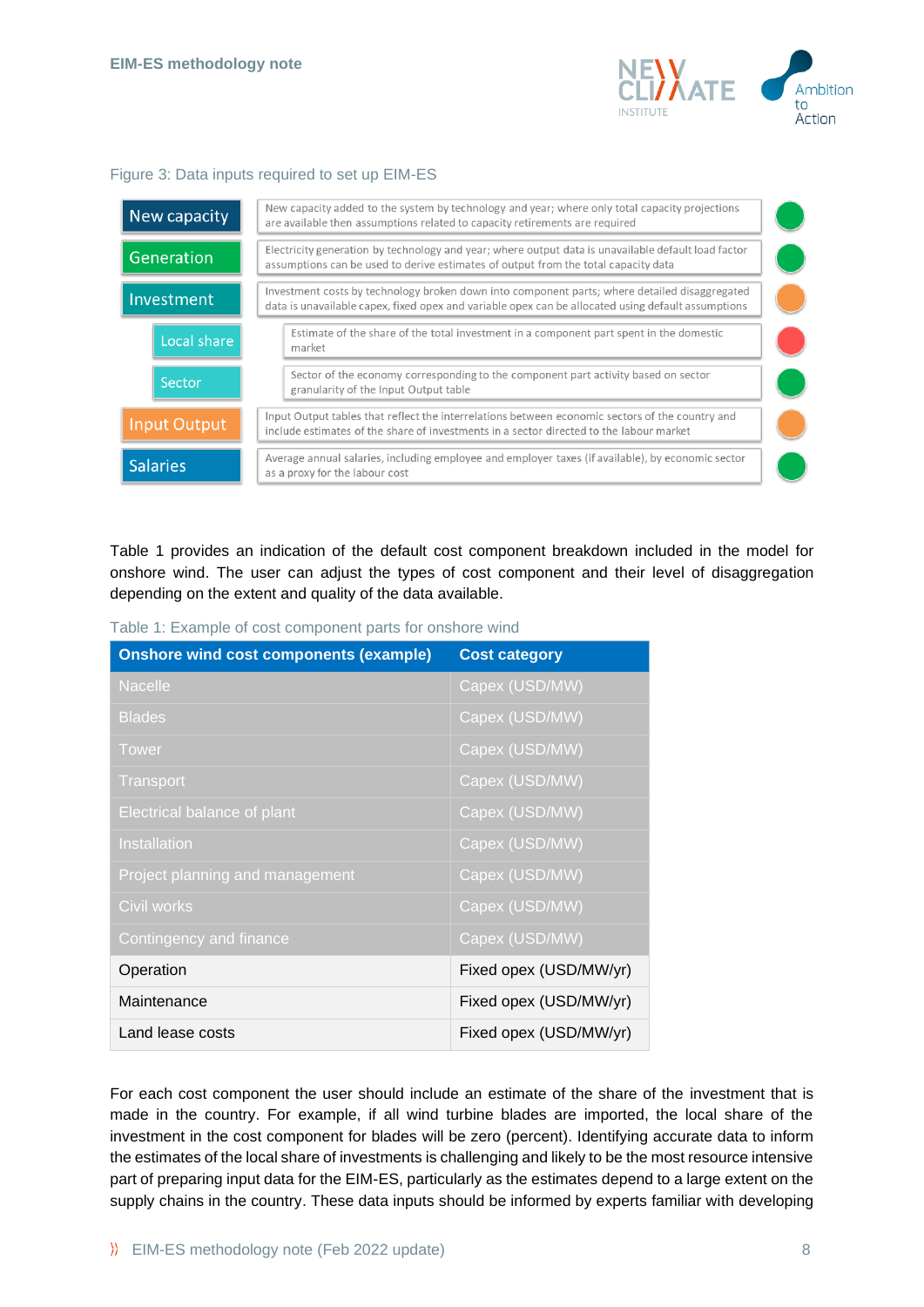

electricity generation projects in the analysis country, ideally drawing from knowledge across different technologies.

## <span id="page-8-0"></span>**5 Indicators of employment and wider economic impacts**

The spreadsheet model includes a results dashboard which the user can configure to report the employment and wider economic impacts for each scenario (see, for example, [Figure 4\)](#page-8-1). The dashboard sets out a number of different indicators with different levels of breakdown and denominated in a range of relevant units. For example, estimated impacts are shown by technology, cost category or economic sector as well as per unit of capacity, per unit of electricity generation or per unit of investment. The suite of indicators from each scenario can then be compared. All employment impacts are expressed in units of full-time job years, i.e. a full-time job for one person that lasts for one year.



<span id="page-8-1"></span>Figure 4: Overview of results dashboard

In addition to graphical illustrations of the employment and wider economic impacts, each scenario results sheet includes detailed tables setting out the quantitative results of the analysis. For a more indepth or specific analysis these tables can be reviewed and compared across scenarios. They also allow all of the results to be traced back to the underlying model inputs, assumptions and calculation steps to facilitate the interpretation of results as well as the checking of the model outputs.

The different types of indicator can inform analyses of the relative attractiveness of investments in different technologies, the profile of investments over time and allow the user to assess the impacts in a way that can address their respective research objectives or questions.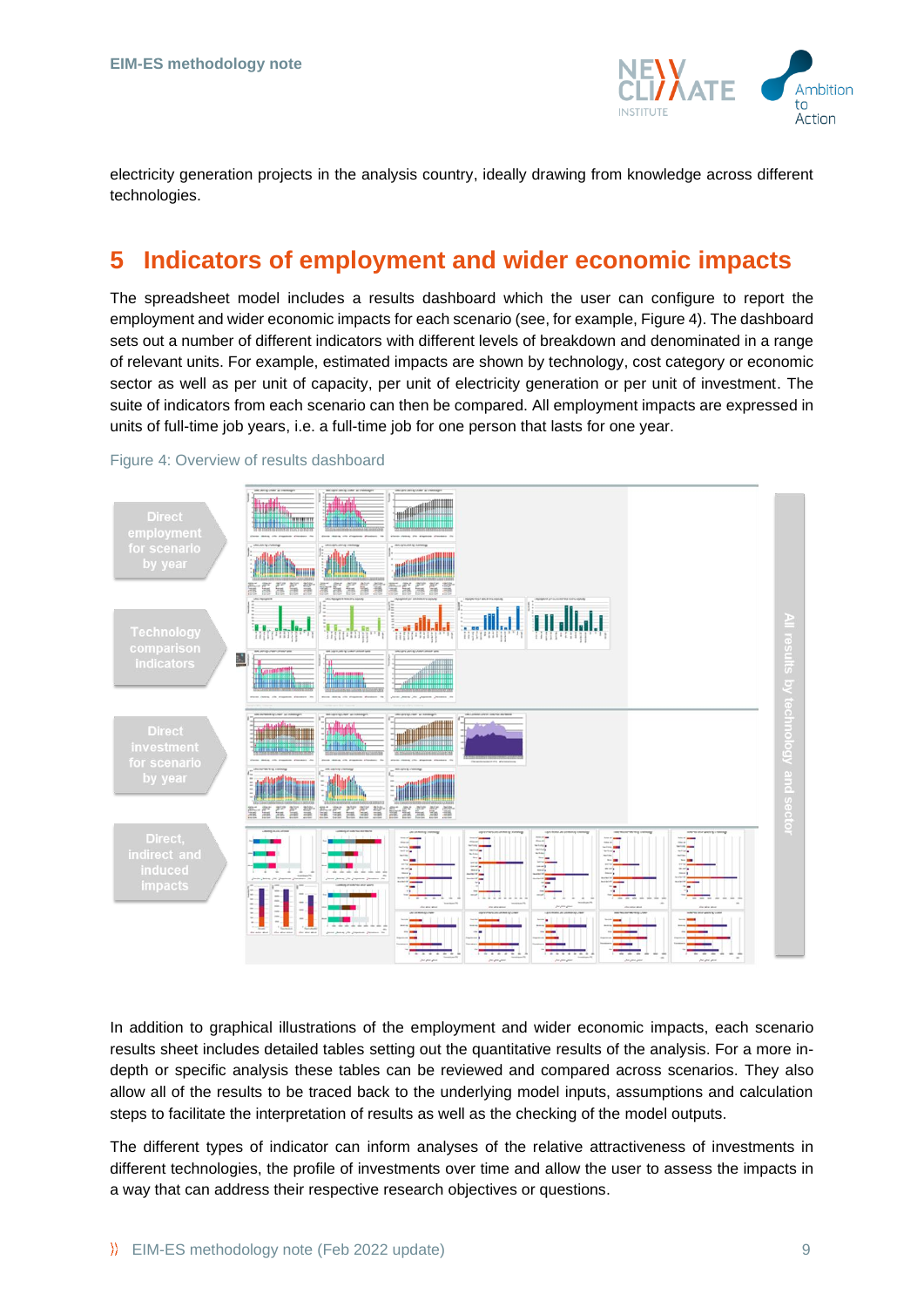

## <span id="page-9-0"></span>**6 Limitations and challenges**

As with any modelling exercise, it is important to be aware of key limitations in the analysis that should be considered when interpreting results. The level of accuracy of the analysis using the EIM-ES depends on the quality and granularity of data inputs and the extent to which they are reflective of the country context. Where country-specific data points are either missing or unreliable the user can draw on regional and international information, adjusted where relevant to the target country. The model is set up to enable sensitivity analysis on key data inputs to offer information on the extent to which their level influences the final results.

The model draws on information included in Input Output tables to inform the estimation of impacts. These include economic multipliers as well as the share of spending that flows to the labour market for a given sector. The Input Output tables used in the EIM-ES provide a static representation of the structure of the economy and are based on historic data points that are, for some countries, somewhat out-dated. The model does not include any mechanism or assumptions to dynamically update the economic structure over time (as is done in more sophisticated modelling tools). The sector interrelationships are therefore an approximation of – but will not necessarily reflect - the future structure of the economy over the modelling period.

A further limitation is that the sector disaggregation in the model (based on the Input Output table and which is also applied to salary information) is typically at a relatively high-level, e.g. the sector for 'fabricated metal products', or 'electrical machinery'. The model therefore does not provide a detailed representation of the specific goods and services relevant to the electricity supply sector, but assigns each cost component to one of 45 economic sectors (in the case of tables from the [OECD database\)](https://stats.oecd.org/Index.aspx?DataSetCode=IOTS_2021). Where a cost component is not representative of the sector it is allocated to, the results may be less accurate, particularly in the estimation of the indirect and induced impacts of investments.

Finally, an additional simplification within the model is to include cost estimates that are expressed in units of capacity (e.g. per MW) or, for variable costs, in units of electricity generation (e.g. per GWh). The model scales these estimates in a linear manner based on the total capacity added or electricity generated for a given technology without factoring in any potential economies of scale. For example, the relative impact of a 10MW wind farm is the same as that of a 100MW wind farm, even though in practice the costs per MW might be lower in the case of the larger project. As the model allows up to 35 technology types to be included, where there are significant differences in the cost per unit of a technology and relevant data is available, the issue can be partially mitigated by setting up separate technologies categories in the model, for example for large-scale and small-scale plants.

## **Further resources**

The Economic Impact Model for Electricity Supply, an overview presentation and a userguide are available at [https://ambitiontoaction.net/methodologies-and-tools-eim/.](https://ambitiontoaction.net/methodologies-and-tools-eim/)